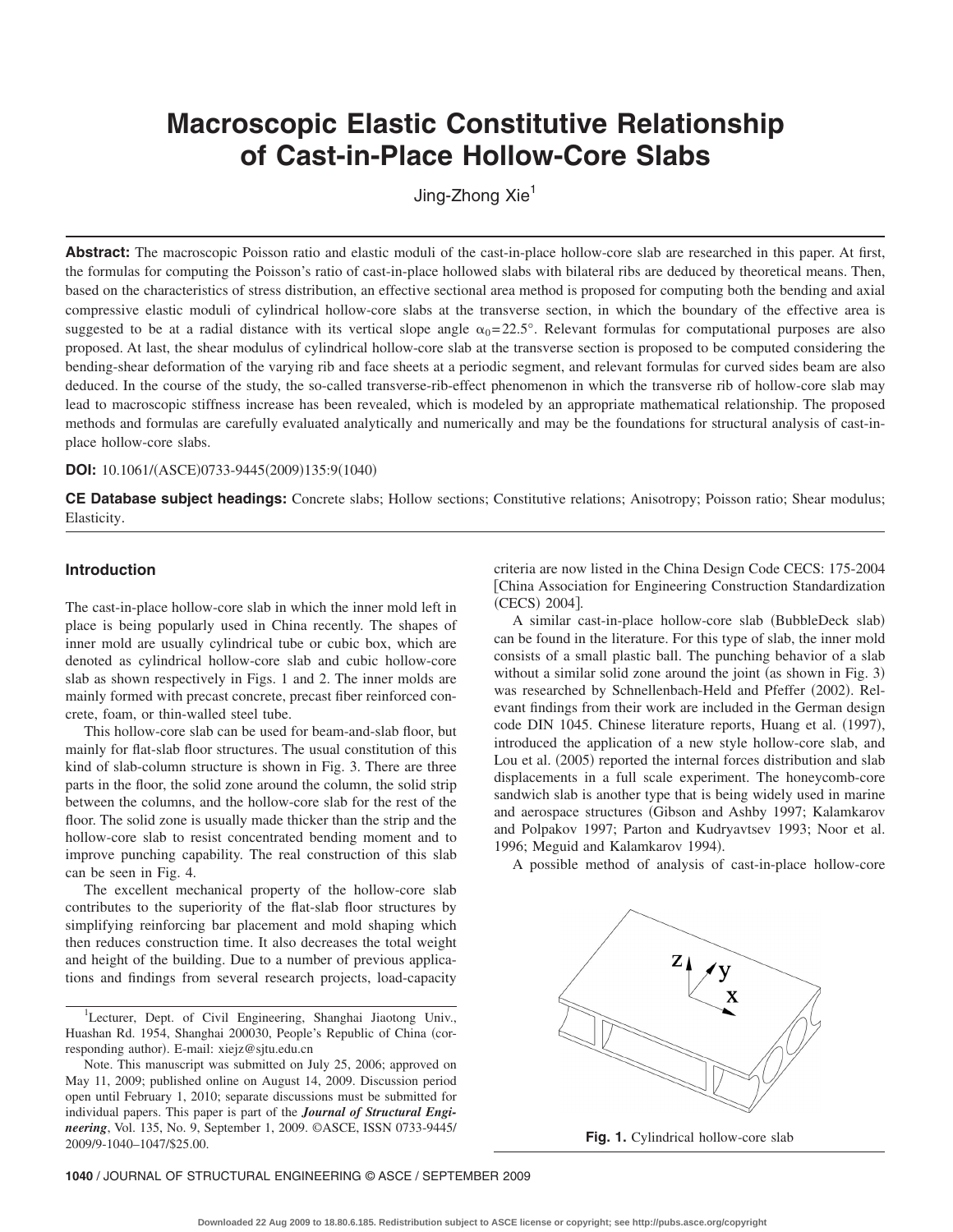

**Fig. 2.** Cubic hollow-core slab

slab is to treat the slab as a homogenous uniform continuum with an equivalent bending and shear stiffness. Unlike a method that is often used to account for precast hollow-core slabs which may be treated as a uniaxial member, the cast-in-place hollow-core slab is subjected to biaxial loading and it is an orthogonal anisotropic elastic continuum.

The macroscopic constitutive relationships of the cast-in-place hollow-core slab, especially at the transverse section of the cylindrical hollow-core slab, have seldom been researched according to available literature (Young and Budynas 2002). Though the Poisson's ratio is generally involved in the formulas of equivalent elastic moduli for honeycomb-core slab Gibson and Ashby 1997; Kalamkarov and Polpakov 1997; Parton and Kudryavtsev 1993), the value of Poisson's ratio itself and the relevant computing method are seldom addressed.

In this paper, a formula derived analytically is proposed for computing a macroscopic Poisson's ratio. In addition, formulas for equivalent Young's modulus and shear elastic modulus are proposed for the transverse section of a cylindrical hollow-core slab. Moreover, a transverse rib effect which results in an increase in stiffness is also revealed.



**Fig. 3.** Hollow-core slab in slab-column structures







**Fig. 5.** Cubic hollow-core slab under uniform compression

## **Microscopic Poisson's Ratio**

The Poisson's ratio is the ratio of transverse strain to longitudinal strain under uniaxial uniform compression or tension. Therefore, the macroscopic Poisson's ratio for a hollow-core slab can be obtained by applying axial uniform compression in plane.

As a relatively simple case, the cubic hollow-core slab is considered first. In the usual cast-in-place cubic hollow-core slab, as shown in Fig. 2, the thickness of the rib is usually about 0.1 m while the distance between the ribs is about 1.0 m. The thickness is therefore relatively small compared to the distance. Therefore, some assumptions can be adopted:

- 1. The influence of the rib thickness can be neglected, including the possible stress fluctuation in the face sheets.
- 2. The stress in the inner rib will be assumed to be uniformly distributed.

## *Derivation of Poisson's Ratio and the Transverse Rib Effect*

For the cubic hollow-core slab as shown in Fig. 5, the longitudinal rib is along the direction of compressive force, and the other is the transverse rib. Neglecting the transverse, the biaxial rib slab becomes a uniaxial rib slab, as shown in Fig. 6. In this case, the longitudinal rib and the outer face sheets can freely deform without any constraint, thus it can be concluded that its lateral deformation is equal to that of the homogenous slab (to be ascertained by following numerical evaluation). The Poisson's ratio for the uniaxial rib slab in the longitudinal direction is the same as the  $\mu_0$ of the fundamental material. Therefore, the initial longitudinal strain  $\varepsilon_{x0}$  and transverse strain  $\varepsilon_{y1}$  can be obtained

$$
\varepsilon_{x0} = \frac{N}{(A_{xf} + A_{xr})E_0} \tag{1}
$$

$$
\varepsilon_{y1} = \mu_0 \varepsilon_{x0} \tag{2}
$$

where  $E_0$ =Young's modulus of the fundamental material;  $A_{xr}$ = sectional area of longitudinal rib; and  $A_{xf}$ = sectional area of relevant face sheets between two longitudinal ribs (see Fig. 5).



**Fig. 6.** Relevant uniaxial rib slab

JOURNAL OF STRUCTURAL ENGINEERING © ASCE / SEPTEMBER 2009 / **1041**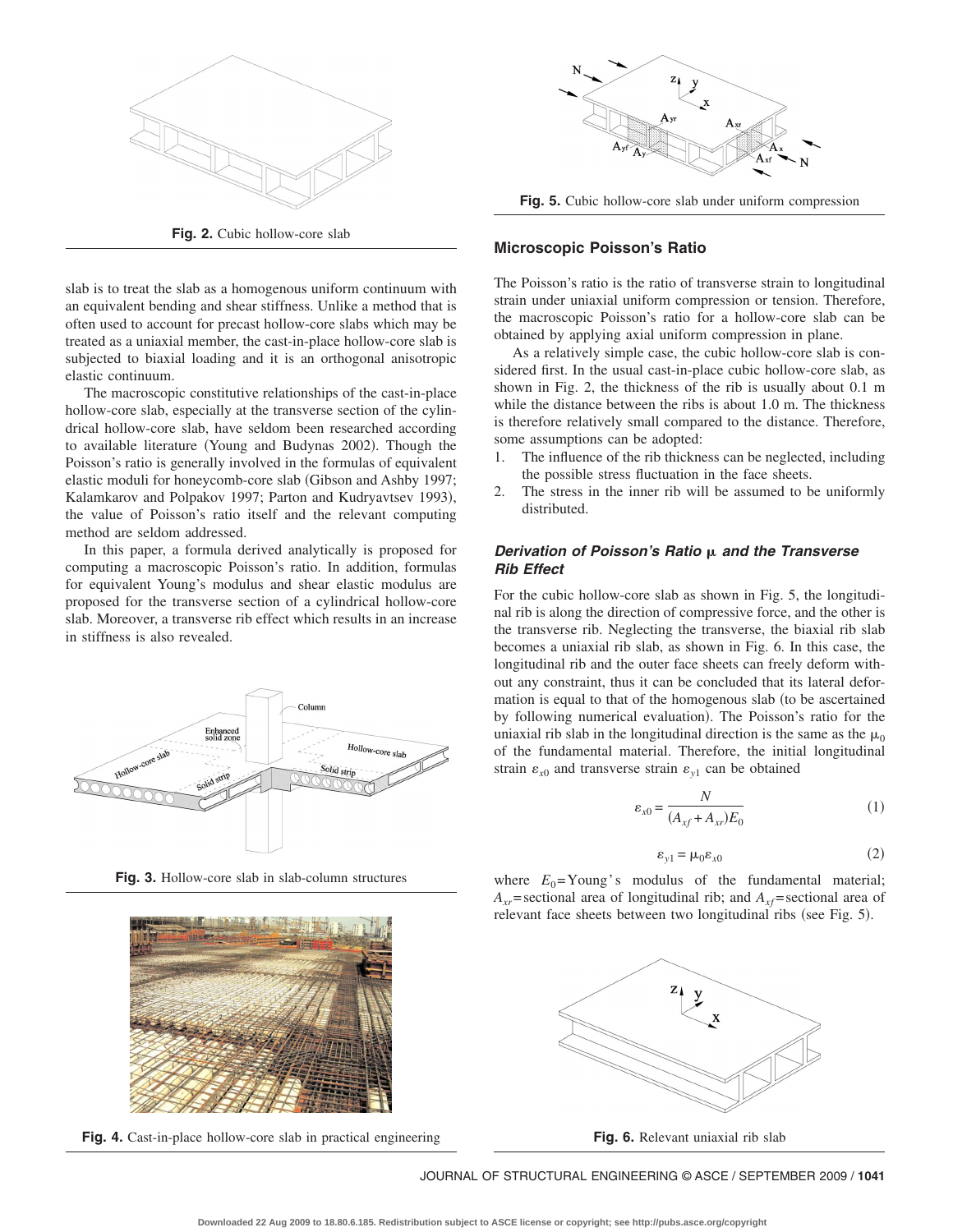When transverse ribs are present, displacement compatibility requires the strain in the transverse rib to be equal to the transverse strain of the slab. Accordingly, an additional tensile axial force exists in the transverse rib, i.e.

$$
N'_{y} = \varepsilon_{y1} A_{yr} E_0 \tag{3}
$$

Because the transverse rib does not directly carry an external force, its strain is caused by the restraint action that comes from the face sheets. To satisfy the equilibrium condition,  $N'_y$  should be reversely applied on lateral edge of the slab. Therefore, there is a transverse compressive strain

$$
\varepsilon_{y2} = \frac{N_y'}{(A_{xf} + A_{yr})E_0} = \mu_0 \varepsilon_{x0} \gamma_y
$$
\n(4)

$$
\gamma_y = \frac{A_{yr}}{A_{yf} + A_{yr}}\tag{5}
$$

where  $\gamma_v$ = ratio of transverse rib area to valid sectional area of the hollow-core slab.

The actual transverse strain is the difference between  $\varepsilon_{v1}$  and  $\varepsilon_{y2}$ 

$$
\varepsilon_{y} = \varepsilon_{y1} - \varepsilon_{y2} = \mu_0 \varepsilon_{x0} (1 - \gamma_y)
$$
 (6)

Meanwhile, the lateral force  $N'_y$  also results in an additional longitudinal strain in the slab. Similar to Eqs. (5) and (6), the strain can be directly obtained as follows:

$$
\varepsilon'_x = \mu_0 \varepsilon_{y2} (1 - \gamma_x) = \mu_0^2 \varepsilon_{x0} \gamma_y (1 - \gamma_x)
$$
 (7)

$$
\gamma_x = \frac{A_{xr}}{A_{xf} + A_{xr}}\tag{8}
$$

Thus, the final longitudinal strain in the slab is the difference between  $\varepsilon_{x0}$  and  $\varepsilon'_{x}$ , i.e.

$$
\varepsilon_x = \varepsilon_{x0} - \varepsilon_x' = \frac{N}{(A_{xf} + A_{xr})E_0} [1 - \mu_0^2 \gamma_y (1 - \gamma_x)] \tag{9}
$$

Of course, the additional longitudinal strain  $\varepsilon'_{x}$  will lead to further additional reverse strain. However, considering Eq. (7), it can be seen that this kind of strain is very small and can be neglected.

According to Eq. (9), because of the influence of the transverse rib, the macroscopic equivalent elastic modulus of a biaxial rib slab is

$$
E'_{x} = \frac{E_{0}}{1 - \mu_{0}^{2} \gamma_{y} (1 - \gamma_{x})}
$$
(10)

Apparently, there is always  $E_x > E_0$ . This phenomenon, in which the restraint of the transverse rib results in an increase in the macroscopic elastic modulus of a biaxial rib slab, is named as transverse rib effect in this paper.

Furthermore, the elastic modulus of the macroscopically equivalent homogenous slab can be expressed as

$$
E_x = \frac{E_0 \lambda_x}{1 - \mu_0^2 \gamma_y (1 - \gamma_x)}
$$
(11)

where

$$
\lambda_x = (A_{xf} + A_{xr})/A_x \tag{12}
$$

According to Eqs.  $(6)$  and  $(9)$ , there is

#### **1042** / JOURNAL OF STRUCTURAL ENGINEERING © ASCE / SEPTEMBER 2009



**Fig. 7.** FEM model

$$
\mu_x = \frac{\varepsilon_y}{\varepsilon_x} = \mu_0 \frac{1 - \gamma_y}{1 - \mu_0^2 \gamma_y (1 - \gamma_x)}
$$
(13)

In the above equation, the numerator is always smaller than the denominator. Therefore, it can be concluded that the macroscopic Poisson's ratio of the hollow-core slab is always smaller than  $\mu_0$ of the fundamental material.

#### *Theoretical Verification*

There is the identical equation for the orthogonal anisotropic elastic plane

$$
\mu_x/E_x = \mu_y/E_y \tag{14}
$$

Let us verify whether the proposed formulas satisfy this identical equation. Using Eqs.  $(11)$  and  $(13)$ , we can obtain

$$
\frac{\mu_x}{E_x} = \frac{\mu_0}{E_0} \frac{1 - \gamma_y}{\lambda_x} = \frac{\mu_0}{E_0} \frac{A_{yf} A_x}{(A_{yf} + A_{yr})(A_{xf} + A_{xr})}
$$
(15)

Noticing all the sectional areas in above expression are relative values, there is  $A_{xf} = A_{yf}$  when  $A_x = A_y$  so that the right portion of the expression is irrelevant to the directions, and the proposed formulations in this paper naturally satisfies the identical Eq. (14).

#### *Numerical Verification*

The proposed formulas are to be verified by numerical examples. The cubic hollow-core slab with total thickness of 0.6 m is chosen as the examples. The distances between ribs in both directions are 1.2 m, and thickness of the face sheets is 0.1 m. Let thickness of the longitudinal rib be 0.1 m and keep it invariable, and let thickness of the transverse rib vary from 0.0m to 0.3 m; the geometrical parameters of the slab are  $A_{xf} = 0.24 \text{ m}^2$ ,  $A_{yr} = 0.03$ ~ 0.18 m<sup>2</sup>,  $\gamma_y=1/9\sim 3/7$ ,  $\lambda_y=3/8\sim 7/12$ , and  $\mu_0=0.25$ and  $E_0 = 1000$  MPa for fundamental material.

The commercial program ANSYS is employed here for computation. Both the ribs and the face sheets are subdivided into the Shell-63 element of ANSYS. The finite-element method (FEM) model is shown in Fig. 7. An axial compressive force  $\sigma_r$ = 0.1 MPa is uniformly applied on the ribs and face sheets in longitudinal direction (the *x*-direction in Fig. 7). Only the displacement opposite to the force and rigid body displacements are constrained. The results are shown in Table 1.

When the thickness of transverse rib is 0, the cubic hollowcore slab becomes a uniaxial rib slab. Its Poisson's ratio, as shown in Table 1, is still the value of the fundamental material. This verifies the conclusion about the uniaxial rib slab as previously described.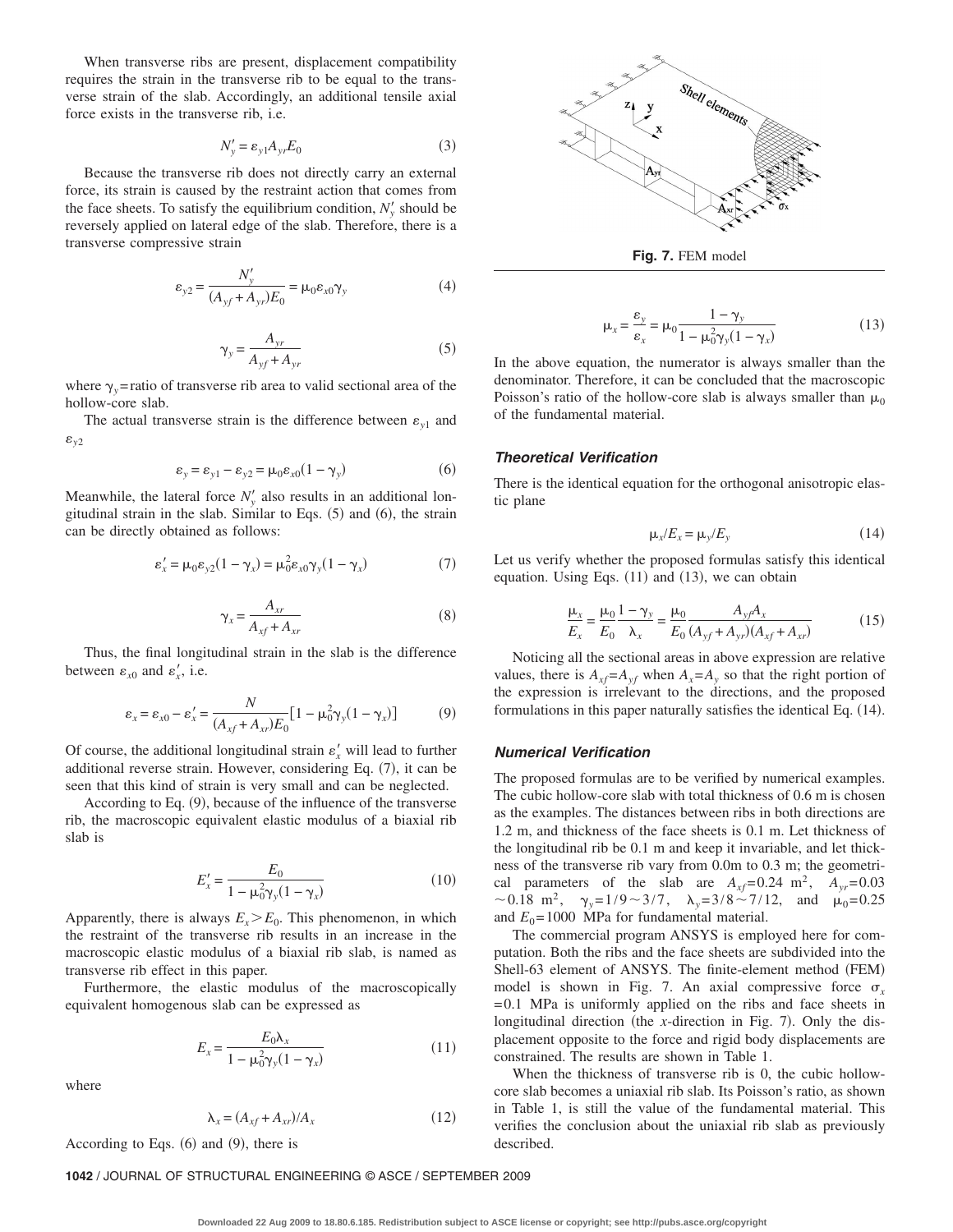**Table 1.** Poisson's Ratio and Elastic Modulus of Cubic Hollow-Core Slab

| Thickness of<br>transverse rib<br>(m) |                                                                             | Proposed results                                    |                            |                               |                              |                               |
|---------------------------------------|-----------------------------------------------------------------------------|-----------------------------------------------------|----------------------------|-------------------------------|------------------------------|-------------------------------|
|                                       | Longitudinal strain<br>$\varepsilon$ <sub>x</sub> $\times$ 10 <sup>-3</sup> | Transverse strain<br>$\varepsilon_v \times 10^{-3}$ | Poisson's ratio<br>$\mu_x$ | Elastic modulus<br>$E'_x/E_0$ | Poisson's ratio<br>$\mu_{x}$ | Elastic modulus<br>$E_x'/E_0$ |
| 0.0                                   | 100.0                                                                       | 25.0                                                | 0.25                       | 1.0                           | 0.25                         | 1.0                           |
| 0.05                                  | 99.3161                                                                     | 21.8047                                             | 0.2195                     | 1.0069                        | 0.2235                       | 1.0056                        |
| 0.10                                  | 98.8458                                                                     | 19.4109                                             | 0.1964                     | 1.0101                        | 0.2020                       | 1.0101                        |
| 0.15                                  | 98.4825                                                                     | 17.5163                                             | 0.1779                     | 1.0154                        | 0.1843                       | 1.0138                        |
| 0.20                                  | 98.2071                                                                     | 15.9712                                             | 0.1626                     | 1.0183                        | 0.1695                       | 1.0169                        |
| 0.25                                  | 97.9736                                                                     | 14.6830                                             | 0.1499                     | 1.0207                        | 0.1569                       | 1.0196                        |
| 0.30                                  | 97.7776                                                                     | 13.5906                                             | 0.1390                     | 1.0227                        | 0.1460                       | 1.0219                        |

Table 1 shows that the longitudinal Poisson's ratio  $\mu_x$  is always smaller than the  $\mu_0$  of the fundamental material, and the values of the  $\mu_x$  decrease gradually as the transverse rib increases in thickness. This characteristic is reflected with both the numerical results and proposed theoretical results. Moreover, the difference between numerical and theoretical results is small, which illustrates that the adopted assumptions and obtained formulas are reasonable.

It can also be found from Table 1 that the longitudinal strains  $\varepsilon$ <sub>x</sub> with transverse rib are smaller than that without transverse rib, which proves that the transverse rib effect actually exists. The phenomenon becomes more apparent as the sectional area of transverse rib increases.

#### *Treatment for Cylindrical Hollow-Core Slab*

For the cylindrical hollow-core slab, as shown in Fig. 1, the longitudinal rib (parallel to the inner tube) has high and variable thickness, which does not satisfy the two assumptions in the analysis. However, the transverse rib is thin and uniform, which agrees with the assumptions. Therefore, the Poisson's ratio and elastic modulus along the inner tube can be directly computed with Eqs.  $(11)$  and  $(13)$ . The Poisson's ratio transverse to the inner tube can be indirectly obtained by the identical Eq. (14) after obtaining relevant transverse elastic moduli, which will be introduced in the following section.

#### **Macroscopic Young's Moduli**

There are two aspects for macroscopic Young's moduli with different values, the bending modulus and axial compression modulus. The macroscopic equivalent elastic moduli should be computed according to the geometrical characters of the hollowcore slabs, and the computational methods are different for cylindrical and cubic hollow-core slab.

For the cubic hollow-core slab, as previously described, the thickness of the rib is relatively small in comparison to the distances between ribs. Therefore, the macroscopic elastic moduli



**Fig. 8.** Cross section of cylindrical hollow-core slab **Fig. 9.** Subdivided FEM mesh

can be computed based on one-way rib and face sheets, and then increased considering the transverse rib effect as described in Eq.  $(10)$ .

For the cylindrical hollow-core slab, different computing methods should be respectively adopted in two orthogonal directions because of their different sectional configurations. The macroscopic elastic modulus along the inner tube, whose transverse rib is similar to that of the cubic hollow-core slab, can be treated in the same way as for the cubic hollow-core slab. The moduli in the direction vertical to the inner tube should be computed by considering the influence of rib of nonuniform thickness.

The cross section of the cylindrical hollow-core slab without the transverse rib is shown in Fig. 8. The stiffness for this kind of beam with longitudinally distributed large hole has seldom been studied. Analogous configurations can be found in steel beam in which large holes decrease member weight and slow down heat transport. However, the stiffness of the steel beam mainly comes from its flanges, and the stiffness of this kind of web with large holes is usually neglected. The treatment is not appropriate for the cylindrical hollow-core slab. A direct analytical solution for this beam type is very difficult and we should rely on numerical approach.

#### *Stress Analysis*

The FEM is employed here to analyze the mechanical characteristics of cylindrical hollow-core slab on transverse cross section. The subdivided mesh of FEM is shown in Fig. 9. The obtained stress distributions for bending shear, pure bending, and axial force are shown in Fig. 10, in which the normalized stress values are indicated with unit value at the edge opposite to the rib.

It can be found from these figures that the stresses vary significantly over the cross section. At the narrowest strip opposite to the inner hole, the stress at the outer edge is less than 1.0, and the stress at the inner edge exceeds 1.0. There are explicit zero-stress



JOURNAL OF STRUCTURAL ENGINEERING © ASCE / SEPTEMBER 2009 / **1043**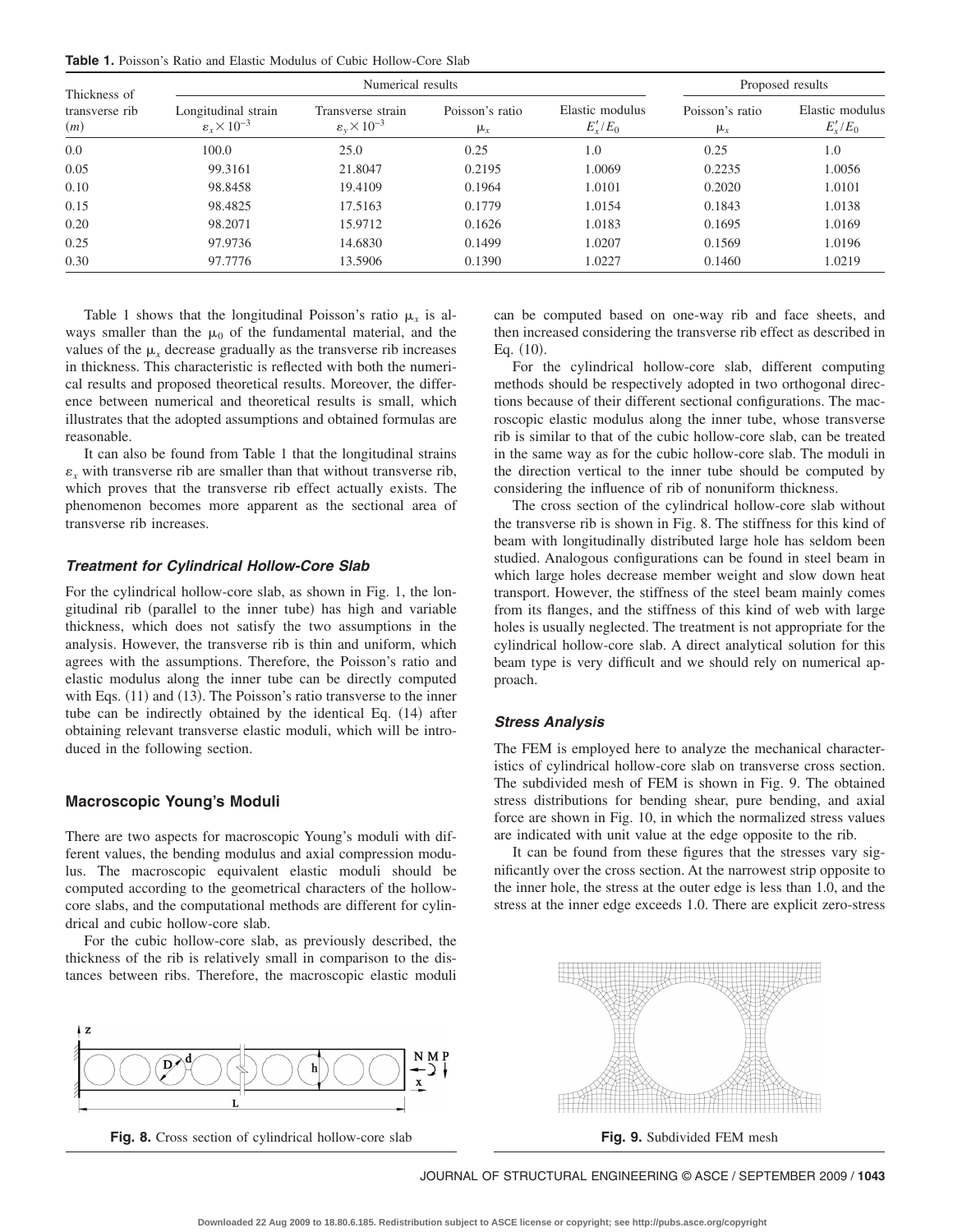

(a) Bending and shear



(b) Pure bending



(c) Axial force

**Fig. 10.** Distributions of horizontal stresses  $\sigma_x$  over cross section of the cylindrical hollow-core slab

curves at the half height of the rib of variable thickness, and the stresses inside the curves are very small. These are common characteristics.

The observation that the medium portion of the rib is the zerostress zone indicates that this portion contributes nothing to the bending and axial stiffness and can be neglected while computing macroscopic equivalent elastic modulus. Moreover, in the macroscopic homogenization process, the microscopic fluctuation of the stress can also be neglected. We can obtain the macroscopic equivalent bending and axial elastic modulus by selecting an effective cross-sectional area.



**Fig. 11.** Effective area of transverse section

## *Equivalent Models*

Assume the zero-stress curve to be a straight line, and denote the vertical slope angle of the radius corresponding to that line as  $\alpha_0$ , as shown in Fig. 11, and we can obtain the integrating sum  $\psi_I$  of the bending inertia  $I(x)$  at a periodic segment  $(D+d)$ , i.e.

$$
\psi_I = \int_0^{D+d} I(x)dx = \frac{1}{12}bh^3[\eta_1 D \sin \alpha_0 + \eta_2 (d + D - D \sin \alpha_0)]
$$

where

$$
\eta_1 = 1 - \frac{D^3}{h^3 \sin \alpha_0} \left( \frac{3}{8} \alpha_0 + \frac{1}{4} \sin 2\alpha_0 + \frac{1}{32} \sin 4\alpha_0 \right)
$$

$$
\eta_2 = 1 - \frac{D^3}{h^3} \cos^3 \alpha_0 \tag{16}
$$

and *b*=thickness which can be treated as 1.

In the course of homogenization, the thickness of the slab is invariable, what really changes is the elastic modulus. Using the value  $\psi_I$ , the macroscopic bending modulus  $E_M$  for transverse section of cylindrical hollow-core slab can be directly obtained

$$
E_M = E_0 \frac{\eta_1 D \sin \alpha_0 + \eta_2 (d + D - D \sin \alpha_0)}{D + d}
$$
 (17)

Similarly, using the integrating sum  $\psi_A$  of effective sectional area at a periodic segment *D*+*d*

$$
\psi_A = \int_0^{D+d} A(x)dx = bhD(\eta_3 + \eta_4)
$$

where

$$
\eta_3 = \sin \alpha_0 - \frac{D}{2h} \left( \alpha_0 + \frac{1}{2} \sin 2\alpha_0 \right)
$$

$$
\eta_4 = \left( \frac{d}{D} + 1 - \sin \alpha_0 \right) \left( 1 - \frac{D}{h} \cos \alpha_0 \right) \tag{18}
$$

The macroscopic axial compression modulus  $E_N$  can also be obtained

$$
E_N = E_0 \frac{D(\eta_3 + \eta_4)}{D + d} \tag{19}
$$

Finally, the unknown parameter  $\alpha_0$  in Eqs. (17) and (19) is to be resolved by numerical means of the subdivided FEM model. A large number of numerical solutions show that the values of  $\alpha_0$ are mainly the same under all bending shear, pure bending, and

**1044** / JOURNAL OF STRUCTURAL ENGINEERING © ASCE / SEPTEMBER 2009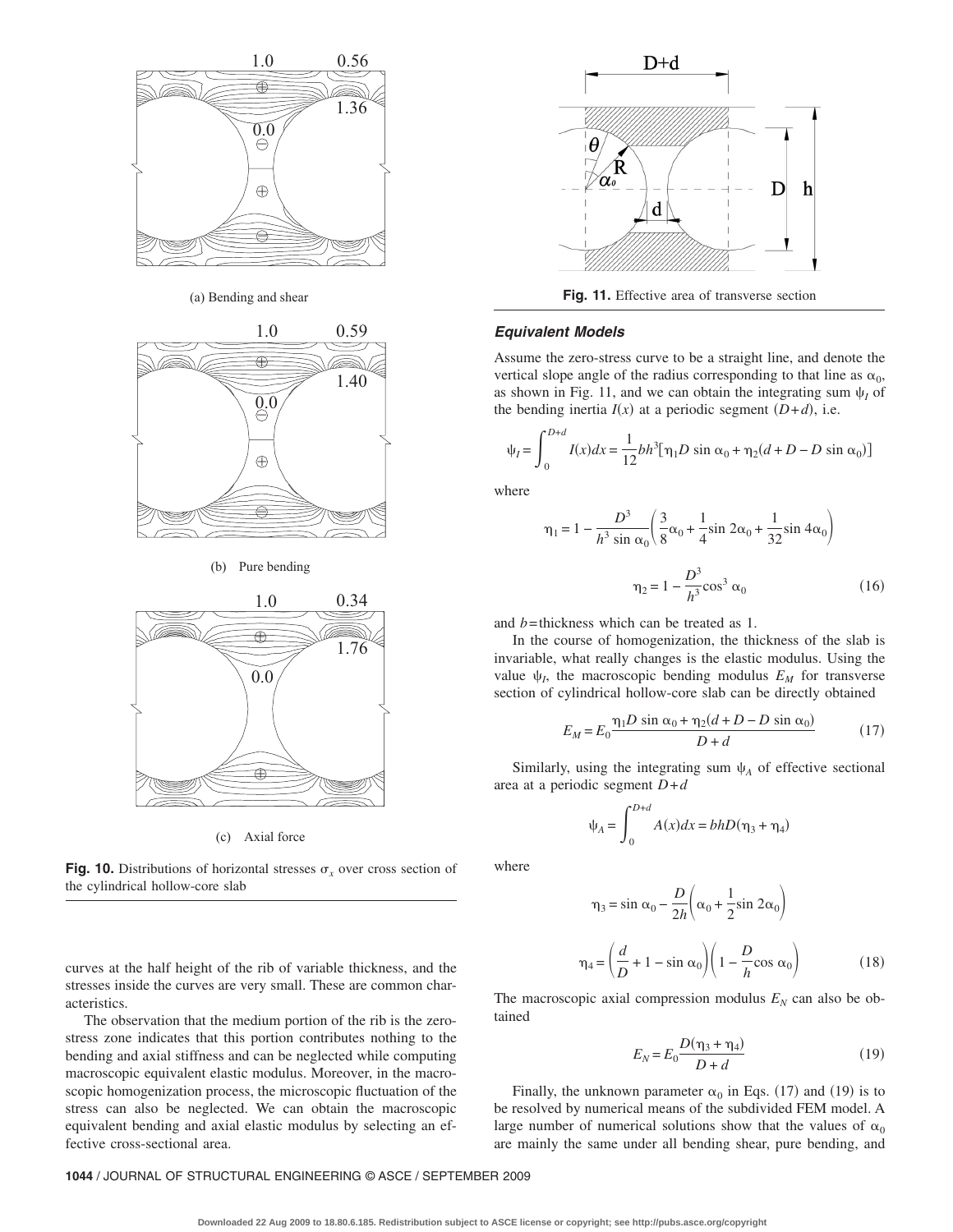**Table 2.** Equivalent Macroscopic Elastic Modulus of Cylindrical Hollow-Core Slab at Transverse Section

|                  |       | Displacement of                       |                                         |                                        |       |                                               |  |
|------------------|-------|---------------------------------------|-----------------------------------------|----------------------------------------|-------|-----------------------------------------------|--|
| Load<br>case     | Model | uniform beam<br>(theoretical)<br>(mm) | Displacement of<br>uniform beam<br>(mm) | Displacement of<br>hollow-core<br>(mm) |       | Proposed<br>methods<br>$E_M/E_0$ or $E_N/E_0$ |  |
| $\boldsymbol{M}$ |       | 4.332                                 | 4.332                                   | 7.589                                  | 0.571 | 0.572                                         |  |
|                  | П     | 8.461                                 | 8.461                                   | 1.289                                  | 0.656 | 0.648                                         |  |
|                  | Ш     | 8.820                                 | 8.820                                   | 11.442                                 | 0.771 | 0.754                                         |  |
| N                |       | $1.900 \times 10^{-2}$                | $1.900 \times 10^{-2}$                  | $7.728 \times 10^{-5}$                 | 0.246 | 0.241                                         |  |
|                  | П     | $2.375 \times 10^{-1}$                | $2.375 \times 10^{-1}$                  | $7.930 \times 10^{-4}$                 | 0.299 | 0.284                                         |  |
|                  | Ш     | $2.100 \times 10^{-2}$                | $2.100 \times 10^{-5}$                  | $5.414 \times 10^{-5}$                 | 0.388 | 0.348                                         |  |

axial force actions. To facilitate practical usage, a simplified and uniform value is suggested here for the most usual cases of the cylindrical hollow-core slab as

$$
\alpha_0 = \pi/8 \tag{20}
$$

# *Numerical Verification*

Three usual cylindrical hollow-core slabs are selected as the numerical examples. A unit width slab with large holes is computed as a cantilever beam under some tip loads (see Fig. 11). The geometrical parameters of the cantilever beams are:

1. *h*= 0.5 m, *D*= 0.4 m, *d*= 0.05 m, and *L*= 9.5 m;

2. *h*= 0.4 m, *D*= 0.3 m, *d*= 0.05 m, and *L*= 9.5 m; and

3. *h*= 0.3 m, *D*= 0.2 m, *d*= 0.05 m, and *L*= 6.3 m.

Where the meaning of *L*, *h*, *D*, and *d* can be found in Fig. 11. The commercial program ANSYS is still used here and the subdivided mesh of the Shell-63 element in the ANSYS is shown in Fig. 8.

For comparison, three uniform beams with the same material and sections are also computed. The tip displacement ratio of the circular hole beam to that of uniform beam reflects the relationship between the macroscopic elastic modulus  $E_M/E_N$  and fundamental  $E_0$ . For the uniform beams, both numerical and theoretical solutions can be obtained for verification.

Under the loads  $M = 1.0$  kN m and  $N = 1.0$  kN acted on the tip of the beams, the tip displacements of the beams and other relevant results are shown in Table 2. The numerical results and the



**Fig. 12.** Shear deformation at a periodic segment **Fig. 13.** Beam with curved sides

theoretical displacement for the uniform beam are the same, which indicates the validity of the examples.

Table 2 shows that the macroscopic equivalent elastic moduli obtained with the proposed method are highly consistent with that of the numerical method. The valid sectional area method and the suggestion of  $\alpha_0 = 22.5^\circ$  for the transverse section of the cylindrical hollow-core slab are verified to be reasonable and correct.

# **Macroscopic Shear Modulus of Cylindrical Hollow-Core Slab**

There have been many studies in the macroscopic shear modulus of honeycomb-core slab Xu et al. 2001; Davalos et al. 2001; Shi and Tong 1995; Grediac 1993), in which the rib was thin walled and its stress was treated as uniform distribution. However, to the transverse section of cylindrical hollow-core slab, which is a kind of elastic continuum with large holes (see Fig. 11), the assumption of the uniform stress distribution is not reasonable.

#### *Equivalent Models*

A typical shear deformation shape of the cylindrical hollow-core slab in the transverse direction is shown in Fig. 12. It can be found that the shear deformation of the slab can be considered as a combination of bending-shear deformations of its rib and face sheets of variable thickness. Thus, the equivalent shear modulus can be obtained by computing the bending-shear deformation of the rib and face sheets in a periodic segment.

The rib and face sheets of the cylindrical hollow-core slab are special beams with curved sides, and relevant displacement formulas are not available in the existing literature, so the bendingshear displacement formulas for cantilever beam with curved sides are deduced first.

The cantilever beams with curved sides are shown in Fig. 13. The length of the beams is denoted by the arc angle  $\alpha_1$  and  $\alpha_2$  of



# JOURNAL OF STRUCTURAL ENGINEERING © ASCE / SEPTEMBER 2009 / **1045**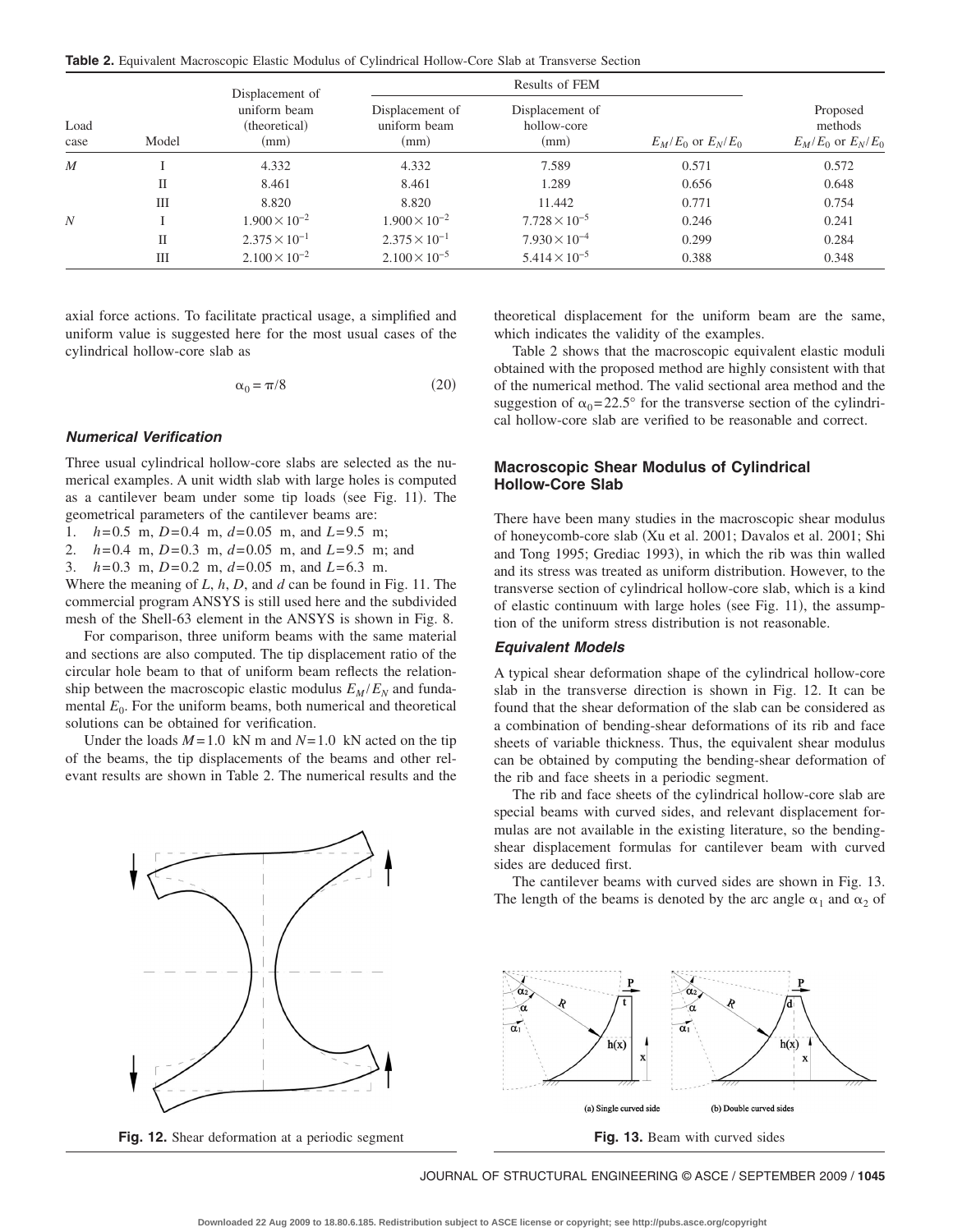

**Fig. 14.** Equivalent shear model for transverse section of hollowcore slab

the curved sides. The beam with single curved side is the case of the face sheet and the beam with double curved sides is the case of the rib of variable thickness, respectively.

For the single curved side beam in Fig.  $13(a)$ , neglecting the offset of neutral axis, the tip displacements of the beam under a concentrated shear force  $P=1$  is

$$
\delta_{\text{arc1}} = \delta_{\text{arc}M} + \delta_{\text{arc}Q}
$$

$$
\delta_{\text{arc}M} = \frac{12}{bE_0} \left[ (\alpha_2 - \alpha_1) + \varphi(\cos \alpha_2 - \cos \alpha_1) \times \frac{(R+t) - 2(1-\varphi \sin \alpha_1)}{2(1-\varphi \sin \alpha_1)^2} + \frac{3\varphi^2 - 2}{\sqrt{1-\varphi^2}} \left( \arctg \frac{\xi_2 - \varphi}{\sqrt{1-\varphi^2}} - \arctg \frac{\xi_1 - \varphi}{\sqrt{1-\varphi^2}} \right) + \frac{\varphi}{1-\varphi^2} \left( \frac{\varphi\xi_2 - 1}{\xi_2^2 + 2\varphi\xi_2 + 1} - \frac{\varphi\xi_1 - 1}{\xi_1^2 + 2\varphi\xi_1 + 1} \right) \right] \delta_{\text{arc}Q}
$$

$$
= \frac{1}{bG_0} \left[ \frac{2}{\sqrt{1-\varphi^2}} \left( \arctg \frac{\xi_2 - \varphi}{\sqrt{1-\varphi^2}} - \arctg \frac{\xi_1 - \varphi}{\sqrt{1-\varphi^2}} \right) - (\alpha_2 - \alpha_1) \right]
$$

$$
\varphi = R/(R + t), \quad \xi_1 = tg(\alpha_1/2), \quad \xi_2 = tg(\alpha_2/2)
$$
\n(21)

where  $\delta_{\text{arc}M}$ =bending deformation;  $\delta_{\text{arc}O}$ =shear deformation; and *b*=thickness of the beam which can be treated as 1.

Eq. (21) is also fit for the double curved sides beam in Fig. 13(b). Substitute  $t = d/2$  into Eq. (21), and the final tip displacement is

$$
\delta_{\text{arc2}} = \frac{1}{8}\delta_{\text{arc}M} + \frac{1}{2}\delta_{\text{arc}Q} \tag{22}
$$

Using Eqs. (21) and (22), the shear deformation of cylindrical hollow-core slab in the transverse direction can be computed. As shown in Fig. 14, the rib with variable thickness is treated as a single curved side beam [see Fig.  $13(b)$ ] and face sheets as double curved sides beam [see Fig.  $13(a)$ ]. The length of the beams are determined by the arc angle  $\alpha_L$ , and the beams are connected by rigid bars in the core zone. The arc angles  $\alpha_1$  and  $\alpha_2$  in Fig. 13 are expressed with  $\alpha_L$  as

$$
\alpha_1 = \pi/2 - \alpha_L, \ \alpha_2 = \pi/2
$$

Substitute the values  $\alpha_1$  and  $\alpha_2$  in Eqs. (21) and (22) to obtain the tip displacements of curved side beams. Therefore, the entire shear deformation of the section in Fig. 14 under shear force *P* can be obtained. Finally, we obtain the expression of the equivalent shear modulus of cylindrical hollow-core slab in transverse direction as

$$
G_Q = \frac{1}{(R+t)\left(\frac{2\delta_{\text{arc1}}}{2R+d} + \frac{4\delta_{\text{arc2}}}{2R+t}\right)}
$$
(23)

Though the analytical solutions of Eqs.  $(21)$  and  $(22)$  are used in this case, it should be considered that this model is still a practical method because treating ribs and face sheets with variable thickness as curved side beams is actually a simplification, which provides a relatively accurate and easy method for practical utilization. Therefore, the value of the angle  $\alpha_L$  needs to be determined by FEM solution. Comparing with the results of the FEM,  $\alpha_L$  can be set as

$$
\alpha_L = \pi/2 \tag{24}
$$

## *Numerical Verification*

Because pure shearing state is difficult to simulate, we seek indirect means to verify the equivalent shear modulus. In the above section, the long cantilever beams have been chosen in verifying the proposed macroscopic Young's moduli, in which the shear displacement is small and can be neglected. Therefore, we can use the same models (Figs. 8 and 11) here with a shorter length in which the shear displacement becomes significant. The macroscopic Young's moduli in Table 2 are also used here for computing the theoretical bending displacement, and those obtained by FEM are selected to avoid possible systematic error.

The relevant macroscopic moduli for the examples are:

- 1.  $E_M/E_0 = 0.571$  and  $G_O/G_0 = 0.0258$  8;
- 2.  $E_M/E_0 = 0.656$  and  $G_O/G_0 = 0.0382$  1; and

3. 
$$
E_M/E_0 = 0.771
$$
 and  $G_Q/G_0 = 0.06423$ .

Under the vertical shear force  $P = 10$  kN acting at the tip of the beams, the results of FEM with the mesh shown in Fig. 8 and the

**Table 3.** Tip Displacement of Short Cantilever Beam with Cylindrical Hollow-Core (Unit: Millimeter)

| Length of<br>the beam | Model I                |                          | Model II               |                          | Model III              |                          |
|-----------------------|------------------------|--------------------------|------------------------|--------------------------|------------------------|--------------------------|
|                       | Displacement<br>of FEM | Proposed<br>(shear part) | Displacement<br>of FEM | Proposed<br>(shear part) | Displacement<br>of FEM | Proposed<br>(shear part) |
| $(D+d)\times 2$       | 2.152                  | 2.078(1.670)             | 1.525                  | 1.426(1.099)             | 0.853                  | 0.863(0.623)             |
| $(D+d)\times 3$       | 3.971                  | 3.881 (2.505)            | 2.835                  | 2.752(1.649)             | 1.703                  | 1.745(0.934)             |
| $(D+d)\times 4$       | 6.710                  | 6.603(3.340)             | 4.878                  | 4.813(2.198)             | 3.093                  | 3.164(1.246)             |
| $(D+d)\times 5$       | 10.673                 | 10.547(4.175)            | 7.900                  | 7.854 (2.748)            | 5.204                  | 5.310 (1.557)            |
| $(D+d)\times 6$       | 16.169                 | 16.021(5.010)            | 12.146                 | 12.121 (3.298)           | 8.215                  | 8.353 (1.868)            |

**1046** / JOURNAL OF STRUCTURAL ENGINEERING © ASCE / SEPTEMBER 2009